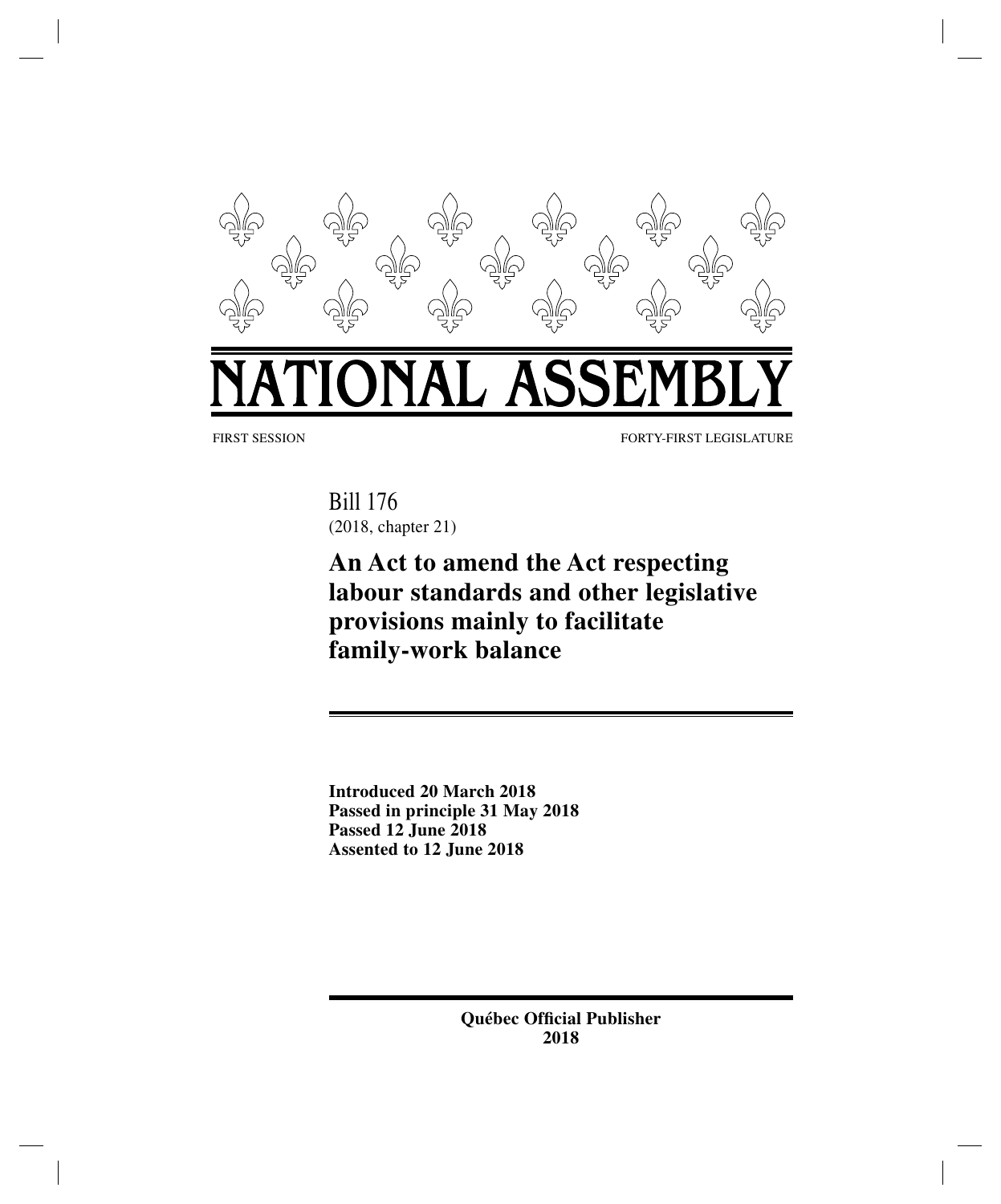# **EXPLANATORY NOTES**

*This Act proposes certain amendments to the Act respecting labour standards. More particularly, it increases the number of weeks of absence authorized for certain events associated with parental responsibilities. It clarifies the definition of "relative" by broadening it and provides that certain days of absence may also be taken for the benefit of persons, other than relatives, for whom an employee acts as a caregiver. In addition, it provides that certain days of absence are to be remunerated.*

*The Act specifies that conduct, verbal comments, actions or gestures of a sexual nature may be a form of psychological harassment.*

*The Act requires personnel placement agencies and recruitment agencies for temporary foreign workers to hold a licence and provides for the implementation of regulations concerning such agencies. Enterprises that retain the services of such an agency that does not hold a licence will be liable to a penal sanction. In addition, personnel placement agencies and the client enterprises that retain their services will from now on be solidarily liable to an employee for the pecuniary obligations fixed by the Act respecting labour standards.*

*Different wage rates based solely on employees' employment status are prohibited, as is, in relation to pension plans or other employee benefits, differential treatment based solely on the employees' hiring date.*

*The number of overtime hours that an employee is required to accept is reduced to two, an employee may refuse to work if he has not been informed of his work schedule far enough in advance, and, under certain conditions, working hours may be staggered.*

*Lastly, athletes whose membership in a sports team is conditional on their continued participation in an academic program are excluded from the scope of the Act respecting labour standards.*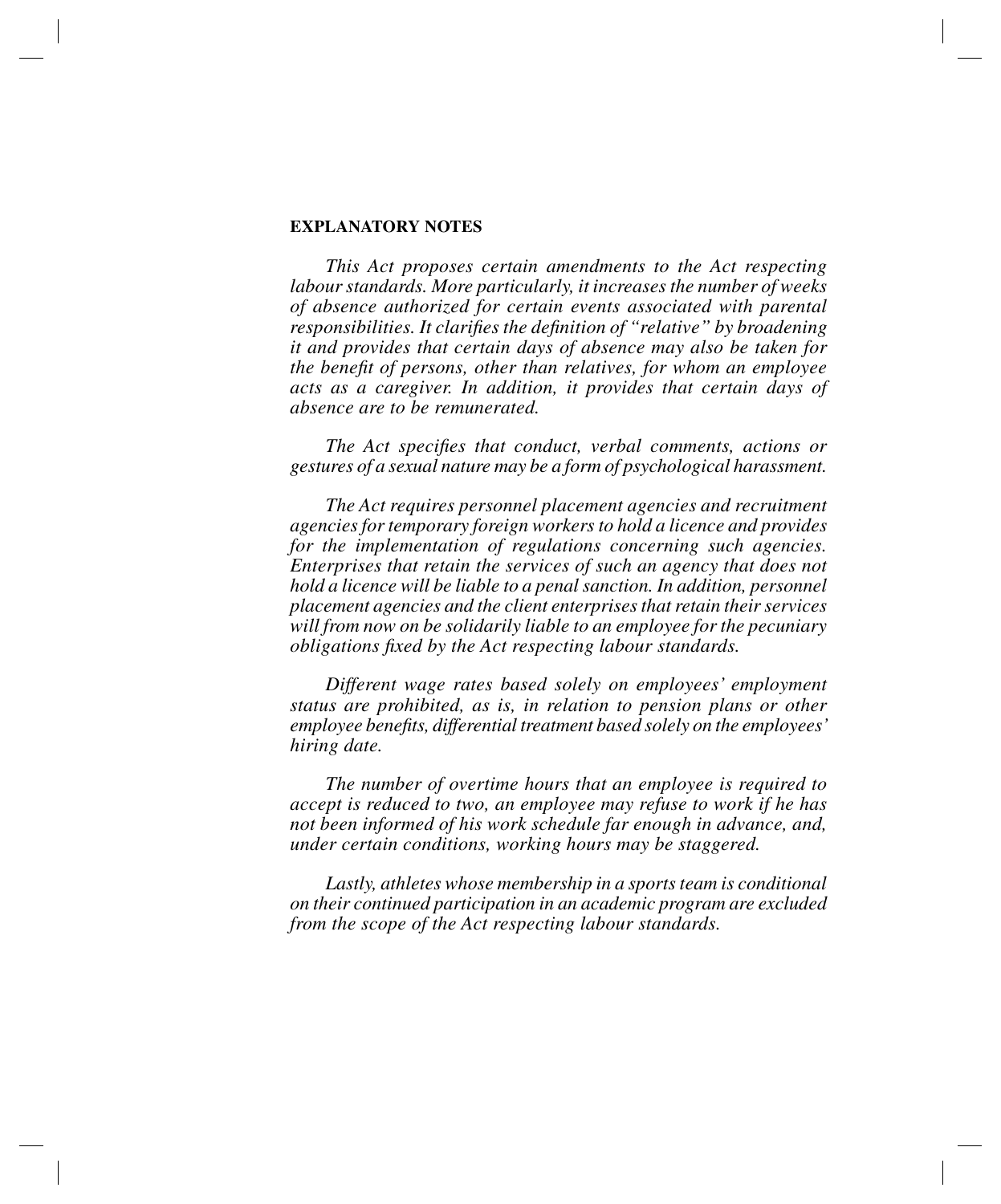# **LEGISLATION AMENDED BY THIS ACT:**

– Act respecting labour standards (chapter N-1.1);

– Act respecting labour relations, vocational training and workforce management in the construction industry (chapter R-20);

– Act to establish the Administrative Labour Tribunal (chapterT-15.1).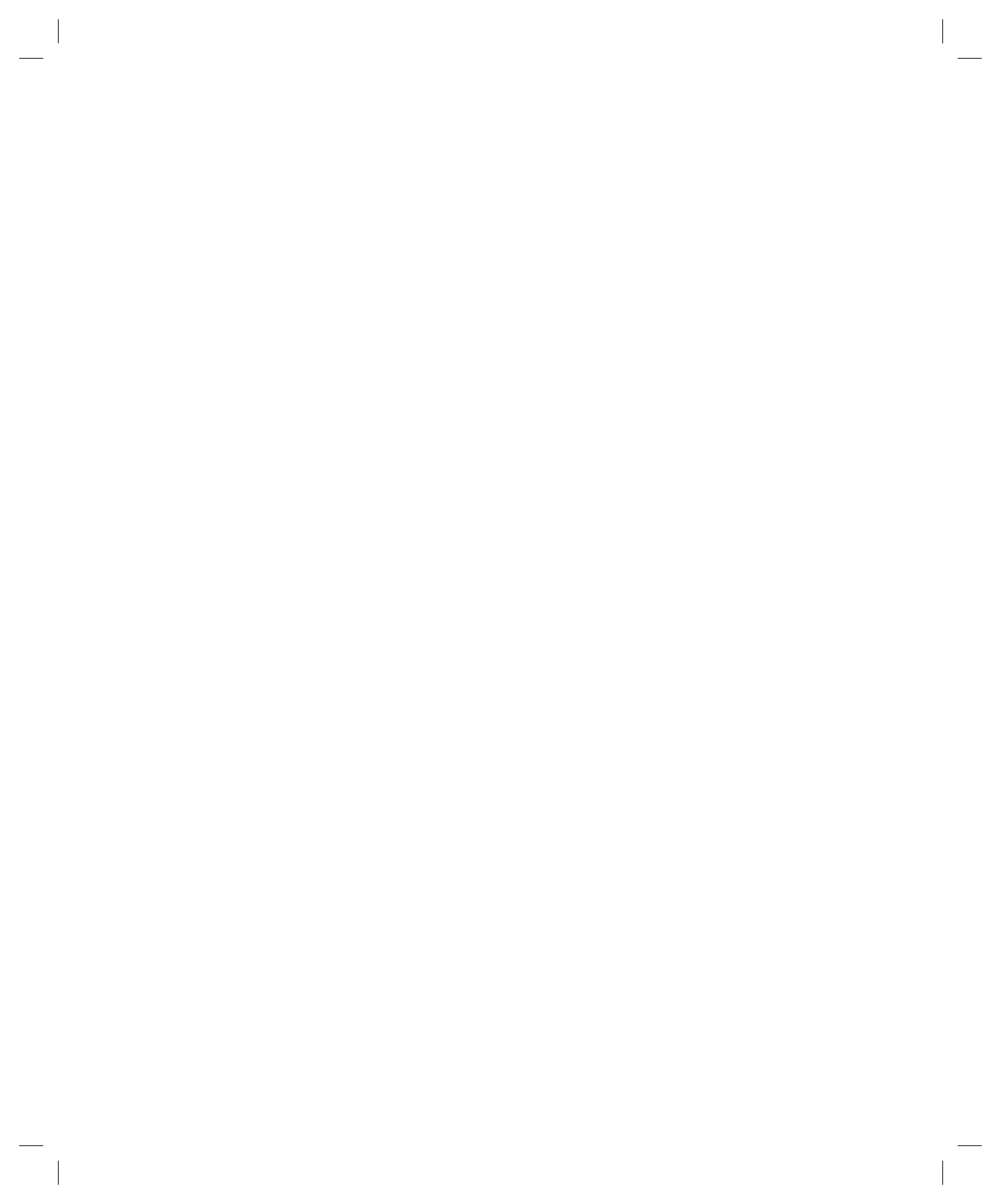# **Bill 176**

# **AN ACT TO AMEND THE ACT RESPECTING LABOUR STANDARDS AND OTHER LEGISLATIVE PROVISIONS MAINLY TO FACILITATE FAMILY-WORK BALANCE**

# THE PARLIAMENT OF QUÉBEC ENACTS AS FOLLOWS:

#### ACT RESPECTING LABOUR STANDARDS

**1.** Section 3 of the Act respecting labour standards (chapter N-1.1) is amended

(1) by replacing "sections 79.7 to 79.16," in paragraph 3 by "section 79.6.1, the first four paragraphs of section 79.7, sections 79.8 to 79.15, the first paragraph of section 79.16,";

(2) by inserting the following paragraph after paragraph 5:

 $(5.1)$  to an athlete whose membership in a sports team is conditional on his continued participation in an academic program; or";

(3) by replacing "sections 79.7 to 79.16," in paragraph 6 by "section 79.6.1, the first four paragraphs of section 79.7, sections 79.8 to 79.15, the first paragraph of section 79.16,".

**2.** Section 28.1 of the Act is amended by replacing "under Divisions II to III" in the first paragraph by "under Division VIII.2 of Chapter IV and Divisions I.1 to III".

**3.** Section 39 of the Act is amended by adding the following paragraph at the end:

"(17) enter into an agreement, in accordance with the applicable legislative provisions, with a government department or body, with another government or an international organization, or with a body of such a government or organization, for the application of this Act and the regulations."

**4.** Section 41.1 of the Act is amended

(1) by replacing "to other" and "for the sole reason that the employee usually works less" in the first paragraph by "to his other" and "solely because of the employee's employment status, and in particular because the employee usually works fewer", respectively;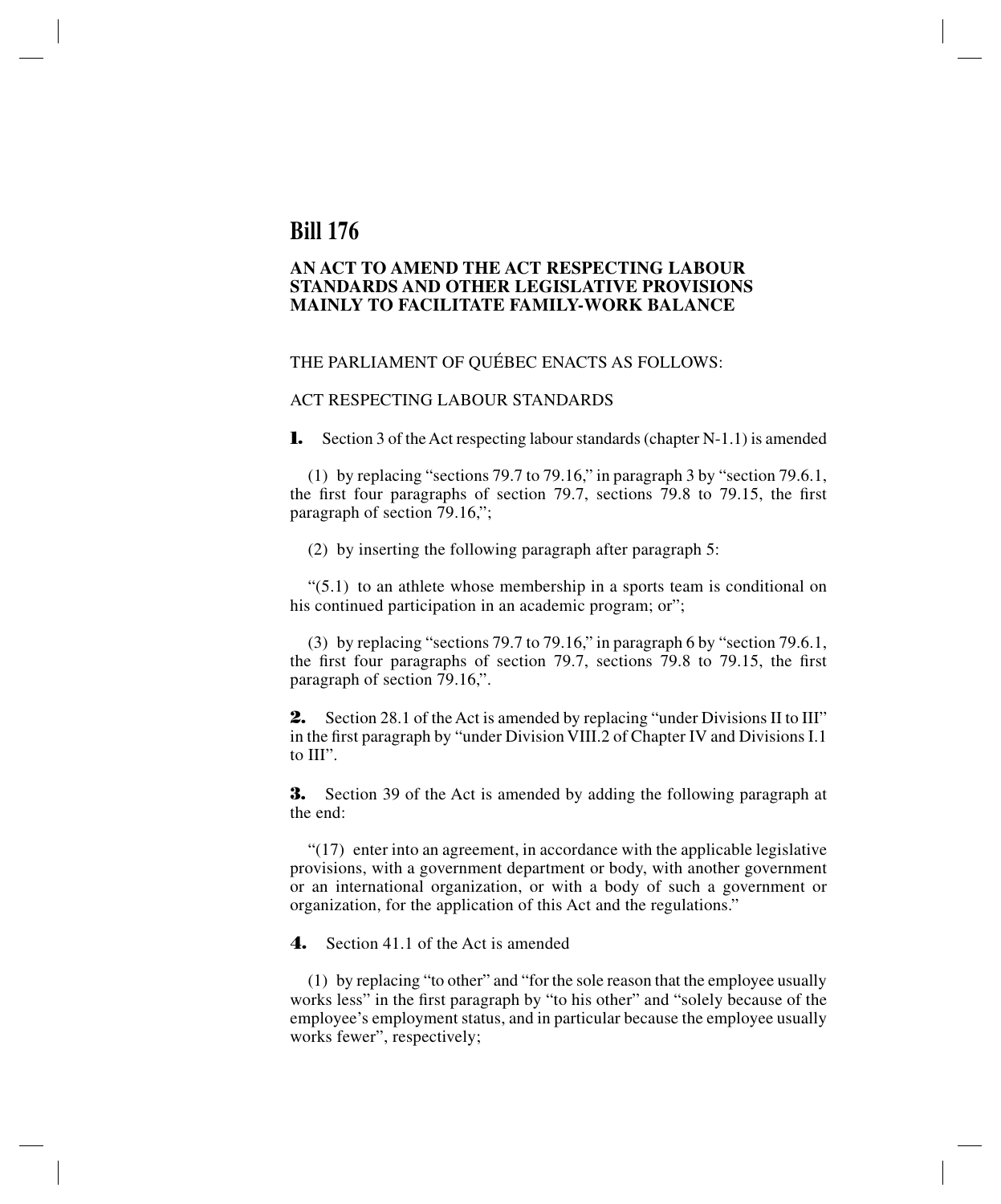(2) by striking out the second paragraph.

**5.** The Act is amended by inserting the following section after section 41.1:

"**41.2.** No personnel placement agency may remunerate an employee at a lower rate of wage than that granted to the employees of the client enterprise who perform the same tasks in the same establishment solely because of the employee's employment status, and in particular because the employee is remunerated by such an agency or usually works fewer hours each week."

**6.** Section 42 of the Act is amended by replacing everything after "sealed" envelope" in the first paragraph by ", by cheque or by bank transfer."

**7.** Section 50 of the Act is amended by replacing "80, 81, 81.1 and 83" in the fourth paragraph by "79.7, 79.16, 80, 81, 81.1, 83 and 84.0.13".

**8.** Section 53 of the Act is amended

(1) by replacing "the norm provided in the Act" in the first paragraph by "the standard provided for in the law";

(2) by adding the following paragraph at the end:

"The employer and the employee may also agree, on the same conditions, on the staggering of working hours on a basis other than a weekly basis, without the authorization provided for in the first paragraph being necessary. In such a case, the following conditions also apply:

(1) the agreement must be evidenced in writing and provide for the staggering of working hours over a maximum period of four weeks;

(2) a work week may not exceed the standard provided for in the law or the regulations by more than 10 hours; and

(3) either the employee or the employer may resiliate the agreement with notice of at least two weeks before the expected end of the staggering period agreed upon."

**9.** Section 59.0.1 of the Act is amended, in the first paragraph,

(1) by replacing "four" in subparagraph 1 by "two";

(2) by adding the following subparagraph after subparagraph 2:

"(3) if he was not informed at least five days in advance that he would be required to work, unless the nature of his duties requires him to remain available, he is a farm worker, or his services are required within the limits set out in subparagraph 1."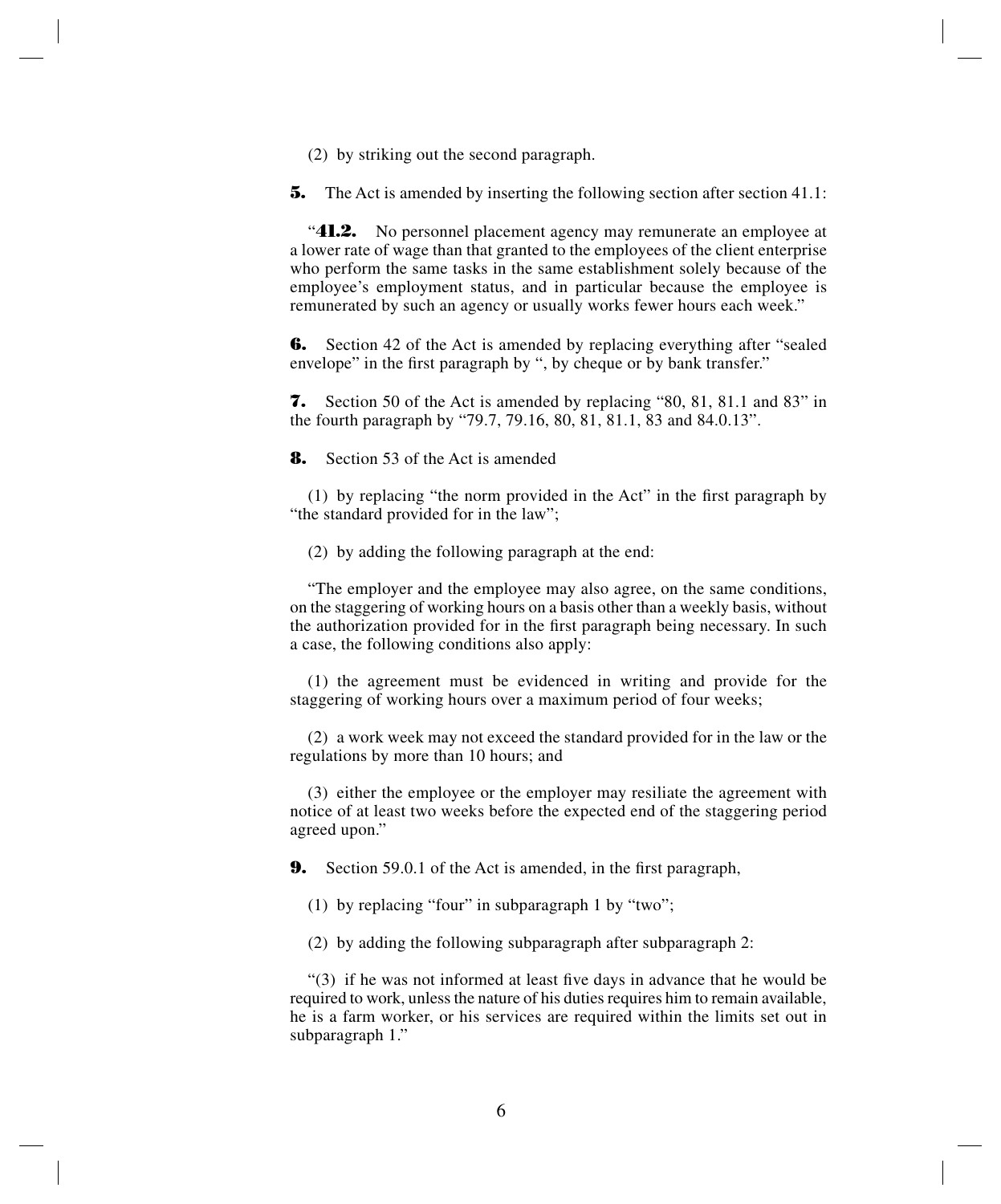**10.** Section 64 of the Act is amended by inserting "or if such a holiday does not coincide with the employee's regular work schedule" after "section 60".

**11.** Section 69 of the Act is amended

(1) by replacing "five" by "three";

(2) by replacing "employer," by "employer".

**12.** Section 70 of the Act is amended by replacing "owing to sickness, an organ or tissue donation for transplant, an accident or a criminal offence" in the third paragraph by "for any of the reasons set out in section 79.1".

**13.** Section 74 of the Act is amended by replacing "owing to sickness, an organ or tissue donation for transplant or an accident under the first paragraph of section 79.1," in the second paragraph by "for any of the reasons listed in the first paragraph of section 79.1".

**14.** Section 74.1 of the Act is amended

(1) by replacing "to other" by "to his other";

(2) by replacing "for the sole reason that the employee usually works less" by "solely because of the employee's employment status, and in particular because the employee usually works fewer".

**15.** Section 75 of the Act is amended

(1) by inserting "or in the manner applicable for the regular payment of his wages" at the end of the first paragraph;

(2) by replacing "in the case of a farm worker hired on a daily basis" in the second paragraph by "where it is warranted by the seasonal or otherwise intermittent activities of an employer".

**16.** The heading of Division V.0.1 before section 79.1 of the Act is replaced by the following heading:

"ABSENCES OWING TO SICKNESS, AN ORGAN OR TISSUE DONATION, AN ACCIDENT, DOMESTIC VIOLENCE, SEXUAL VIOLENCE OR A CRIMINAL OFFENCE".

**17.** Section 79.1 of the Act is amended by replacing "or an accident" in the first paragraph by ", an accident, domestic violence or sexual violence of which the employee has been a victim".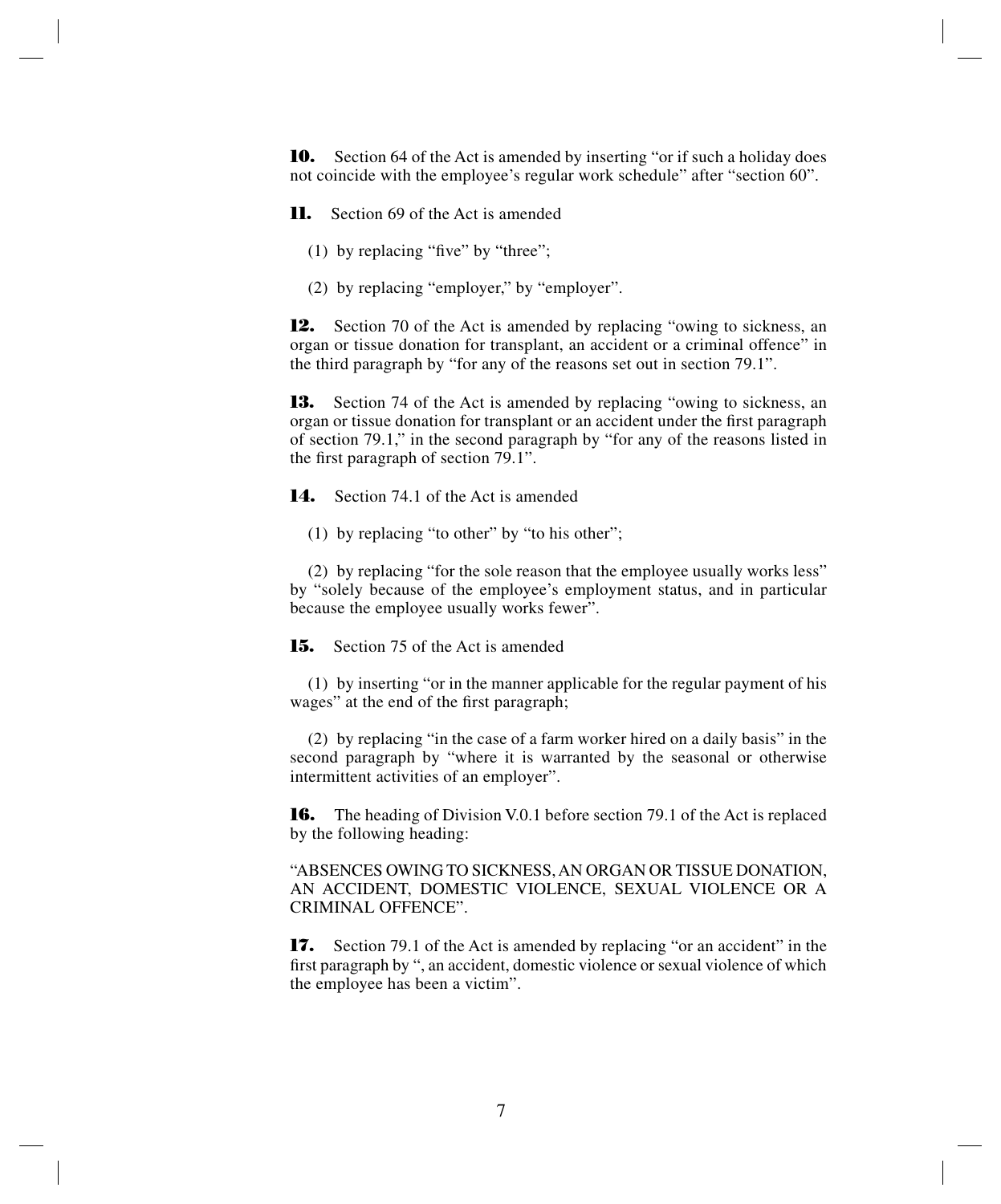**18.** Section 79.2 of the Act is amended by replacing "An employee must be credited with three months of uninterrupted service to take advantage of section 79.1, and the absence shall be without pay. In addition, the employee must" in the first paragraph by "An employee must".

**19.** Section 79.4 of the Act is amended by replacing the second paragraph by the following paragraph:

"Nothing in the first paragraph shall prevent an employer from dismissing, suspending or transferring an employee if, in the circumstances, the consequences of any of the events mentioned in section 79.1 or the repetitive nature of the absences constitute good and sufficient cause."

**20.** The Act is amended by inserting the following section before section 79.7:

*T***9.6.1.** For the purposes of sections 79.7 to 79.8.1, "relative" means, in addition to the employee's spouse, the child, father, mother, brother, sister and grandparents of the employee or the employee's spouse as well as those persons' spouses, their children and their children's spouses.

The following are also considered to be an employee's relative for the purposes of those sections:

(1) a person having acted, or acting, as a foster family for the employee or the employee's spouse;

(2) a child for whom the employee or the employee's spouse has acted, or is acting, as a foster family;

(3) a tutor or curator of the employee or the employee's spouse or a person under the tutorship or curatorship of the employee or the employee's spouse;

(4) an incapable person having designated the employee or the employee's spouse as mandatary; and

(5) any other person in respect of whom the employee is entitled to benefits under an Act for the assistance and care the employee provides owing to the person's state of health."

21. Section 79.7 of the Act is amended

- (1) in the first paragraph,
- (*a*) by striking out ", without pay,";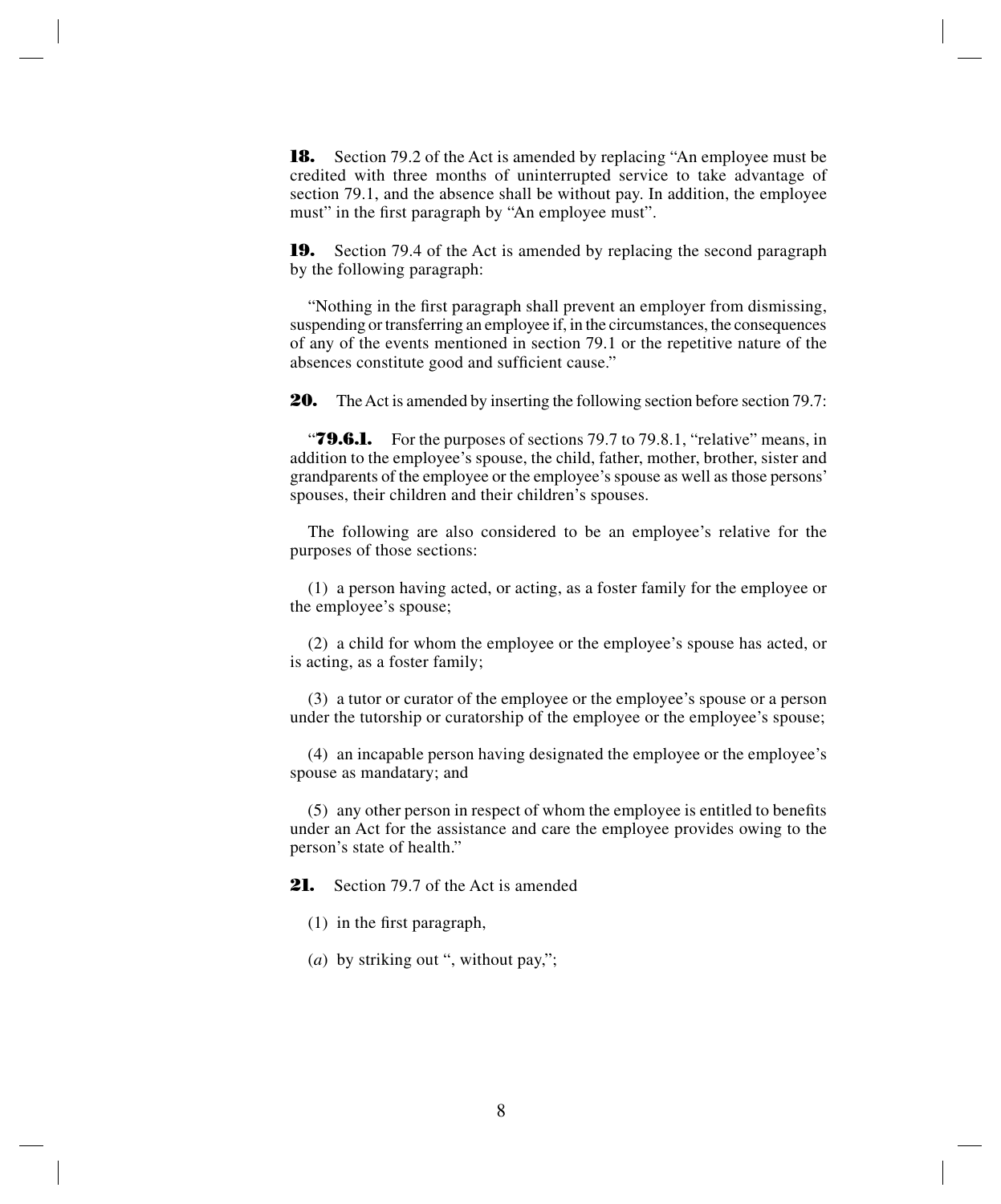(*b*) by replacing "of the employee's spouse, father, mother, brother, sister or one of the employee's grandparents" by "of a relative or a person for whom the employee acts as a caregiver, as attested by a professional working in the health and social services sector and governed by the Professional Code (chapter C-26)";

(2) by inserting the following paragraph after the second paragraph:

"If it is warranted, by the duration of the absence for instance, the employer may request that the employee furnish a document attesting to the reasons for the absence.";

(3) by adding the following paragraph at the end:

"The first two days taken annually shall be remunerated according to the calculation formula described in section 62, with any adjustments required in the case of division. The employee becomes entitled to such remuneration on being credited with three months of uninterrupted service, even if he was absent previously."

**22.** Section 79.8 of the Act is amended by replacing the first paragraph by the following paragraph:

"An employee may be absent from work for a period of not more than 16 weeks over a period of 12 months where he must stay with a relative or a person for whom the employee acts as a caregiver, as attested by a professional working in the health and social services sector and governed by the Professional Code (chapter C-26), because of a serious illness or a serious accident. Where the relative or person is a minor child, the period of absence is not more than 36 weeks over a period of 12 months."

**23.** The Act is amended by inserting the following section after section 79.8:

*T***9.8.1.** An employee may be absent from work for a period of not more than 27 weeks over a period of 12 months where he must stay with a relative, other than his minor child, or a person for whom the employee acts as a caregiver, as attested by a professional working in the health and social services sector and governed by the Professional Code (chapter C-26), because of a serious and potentially mortal illness, attested by a medical certificate."

**24.** Section 79.10 of the Act is amended by replacing "52" by "104".

**25.** The Act is amended by inserting the following section after section 79.10:

**79.10.1.** An employee may be absent from work for a period of not more than 104 weeks by reason of the death of the employee's minor child."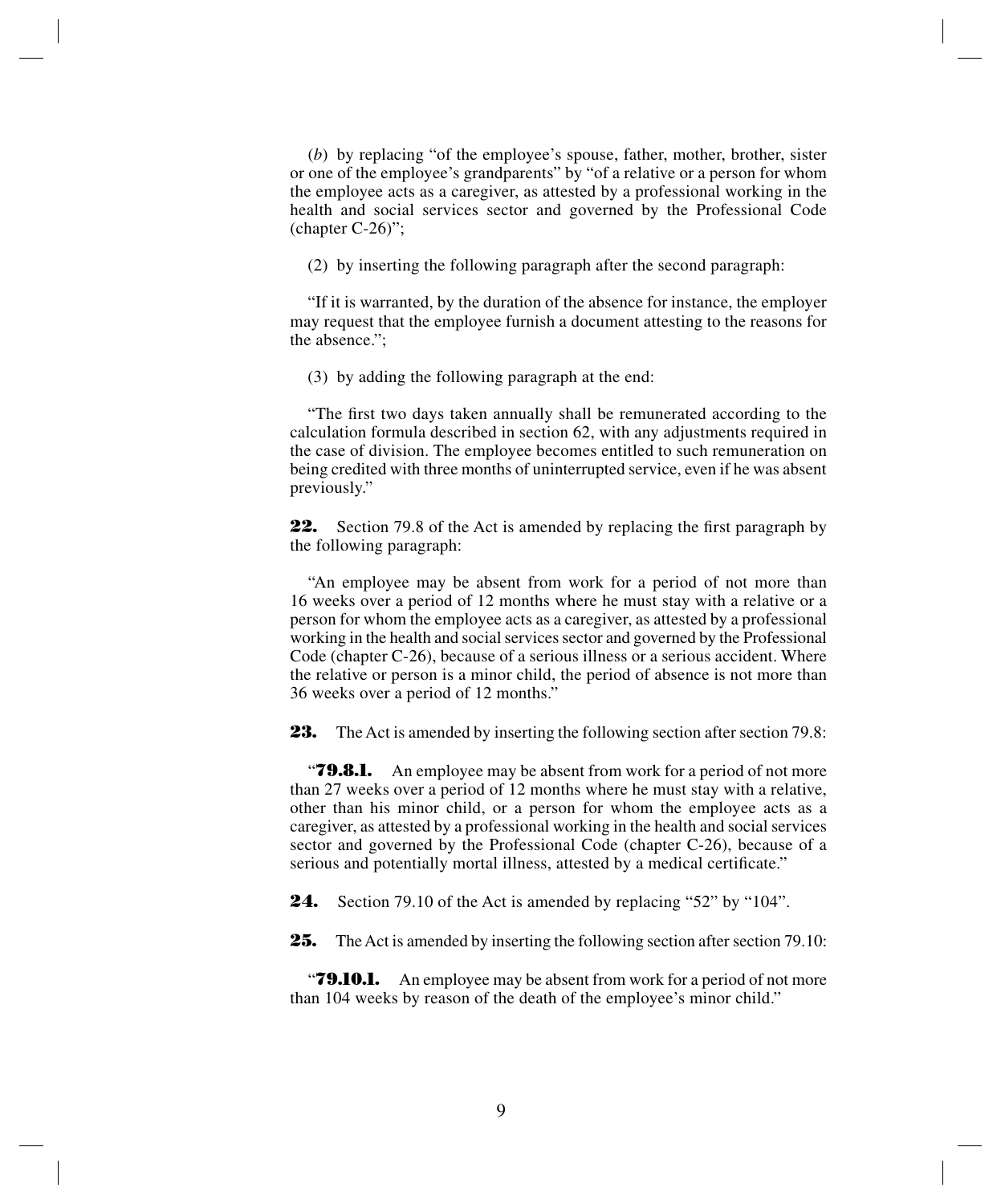**26.** Section 79.11 of the Act is amended

(1) by replacing "52" by " $104$ ";

(2) by replacing "or child" by ", father, mother or child of full age".

**27.** Section 79.12 of the Act is amended by inserting "of full age" after "child".

**28.** Section 79.13 of the Act is amended

(1) by replacing "79.9 to 79.12" in the first paragraph by "79.9, 79.10, 79.11 and 79.12";

(2) by striking out ", if that person is the spouse or a child of full age," in the second paragraph.

**29.** Section 79.15 of the Act is amended

- (1) by striking out "52 or" in the first paragraph;
- (2) in the second paragraph,
- (*a*) by striking out "52 or";

(*b*) by replacing "it is the longer period that applies," by "the maximum period of absence for those two events may not exceed 104 weeks".

**30.** Section 79.16 of the Act is amended by adding the following paragraph at the end:

"The right provided for in the fifth paragraph of section 79.7 applies in the same manner to absences authorized under section 79.1. However, the employer is not required to pay remuneration for more than two days of absence during the same year, when the employee is absent from work for any of the reasons set out in those sections."

**31.** Section 80 of the Act is amended

- (1) by replacing "one day" by "two days";
- (2) by replacing "four" by "three".

**32.** Section 81.1 of the Act is amended by striking out "if the employee is credited with 60 days of uninterrupted service" in the first paragraph.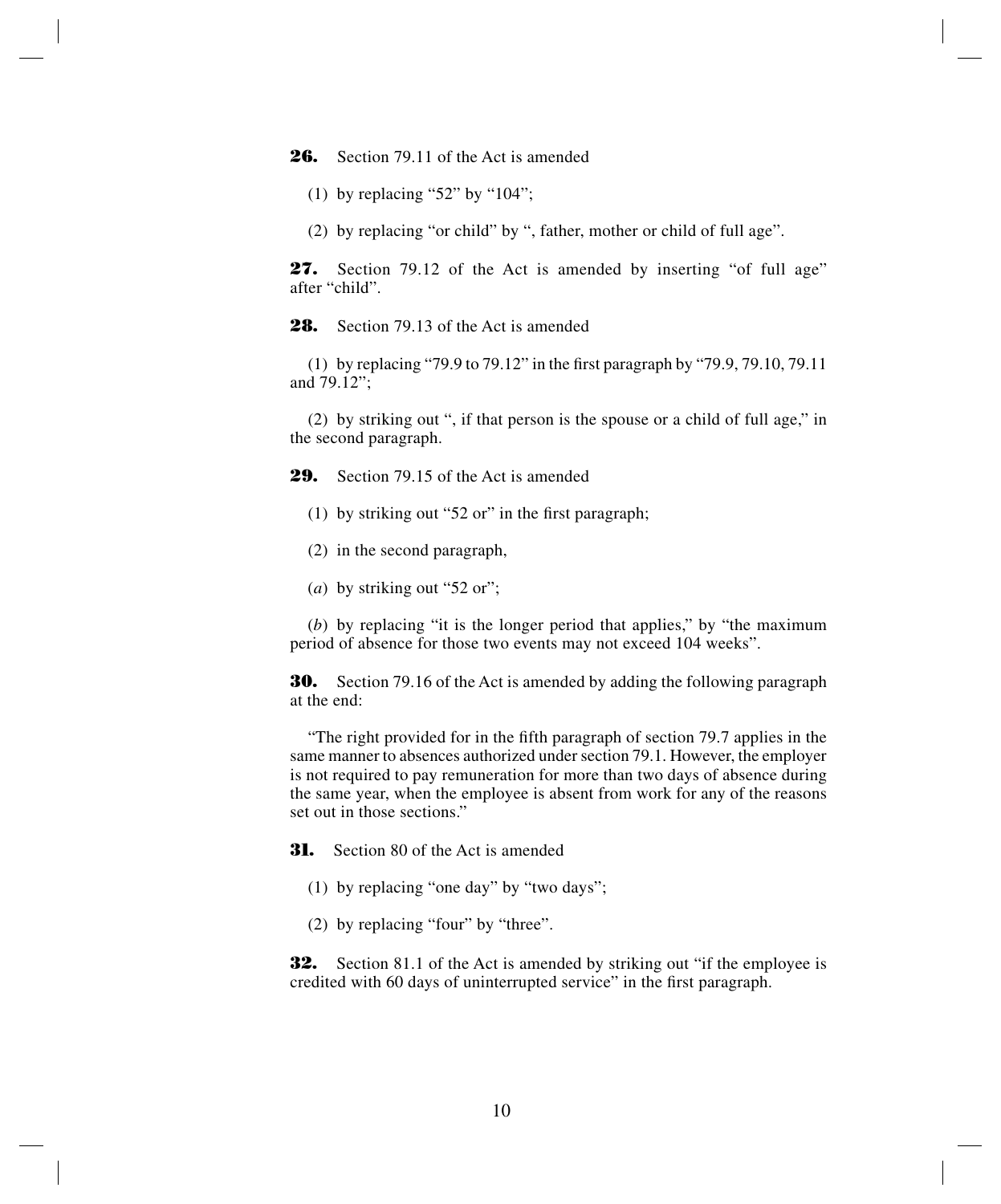**33.** Section 81.18 of the Act is amended by adding the following sentence at the end of the first paragraph: "For greater certainty, psychological harassment includes such behaviour in the form of such verbal comments, actions or gestures of a sexual nature."

**34.** Section 81.19 of the Act is amended by adding the following sentence at the end of the second paragraph: "They must, in particular, adopt and make available to their employees a psychological harassment prevention and complaint processing policy that includes, in particular, a section on behaviour that manifests itself in the form of verbal comments, actions or gestures of a sexual nature."

**35.** Section 87.1 of the Act is amended by adding the following paragraph at the end:

"Any distinction made solely on the basis of a hiring date, in relation to pension plans or other employee benefits, that affects employees performing the same tasks in the same establishment is also prohibited."

**36.** Section 89 of the Act is amended by inserting ", domestic violence, sexual violence" after "an accident" in paragraph 6.

**37.** The Act is amended by inserting the following division before Division IX:

#### "**DIVISION VIII.2**

"PERSONNEL PLACEMENT AND TEMPORARY FOREIGN WORKERS

"§1.—*Placement agencies and recruitment agencies*

"**92.5.** No one may operate a personnel placement agency or a recruitment agency for temporary foreign workers unless they hold a licence issued by the Commission, in accordance with a regulation of the Government.

"**92.6.** No client enterprise may retain the services of a personnel placement agency or a recruitment agency for temporary foreign workers that does not hold a licence issued by the Commission, in accordance with a regulation of the Government.

The Commission shall make available to the public a list of holders of such licences that it draws up and keeps up to date.

"**92.7.** The Government may, by regulation,

(1) define, for the purposes of this Act, what constitutes a personnel placement agency, a recruitment agency for temporary foreign workers, a client enterprise and a temporary foreign worker;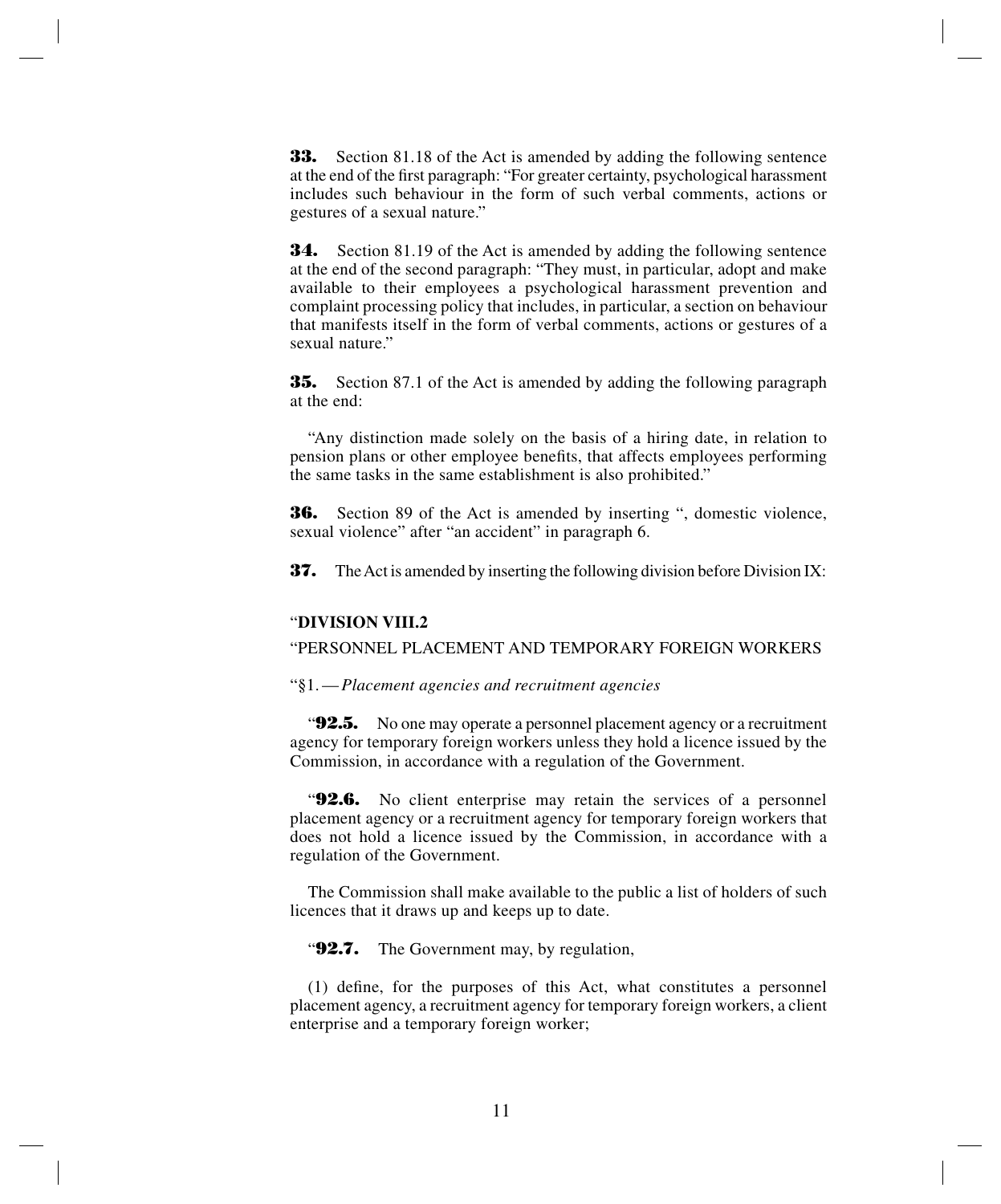(2) establish categories of licences and determine, for each category, the activities that may be carried on by an agency;

(3) determine the period of validity of a licence and specify any condition, restriction or prohibition relating to its issue, maintenance and renewal;

(4) prescribe the administrative measures that apply to a licence holder if the obligations under this Act or the regulations are not complied with;

(5) determine the obligations of a personnel placement agency or a recruitment agency for temporary foreign workers and those of a client enterprise that retains the services of such an agency; and

(6) prescribe any other measure to protect the rights of employees to whom this division applies.

**92.8.** An agency whose licence application is denied, whose licence is suspended, revoked or not renewed or on which an administrative measure is imposed under paragraph 4 of section 92.7 may contest the Commission's decision before the Administrative Labour Tribunal within 30 days of notification of the decision.

#### "§2.—*Obligations of a temporary foreign worker's employer*

**92.9.** An employer who hires a temporary foreign worker must, without delay, inform the Commission of the worker's date of arrival, of the term of his contract and, if his departure date does not coincide with the end of the contract, of his departure date and the reasons for his departure.

The employer must in addition record that information in the registration system or register kept by the employer in accordance with the regulation made under section 29.

"**92.10.** If, following an inquiry, the Commission has grounds to believe that one of the rights of a temporary foreign worker under this Act or a regulation has been violated, the Commission may, even if no complaint is filed and if no settlement is reached, exercise any recourse on behalf of the worker.

**92.11.** No employer may require a temporary foreign worker to entrust custody of personal documents or property to the employer.

"**92.12.** No employer may charge a temporary foreign worker fees related to his recruitment, other than fees authorized under a Canadian government program."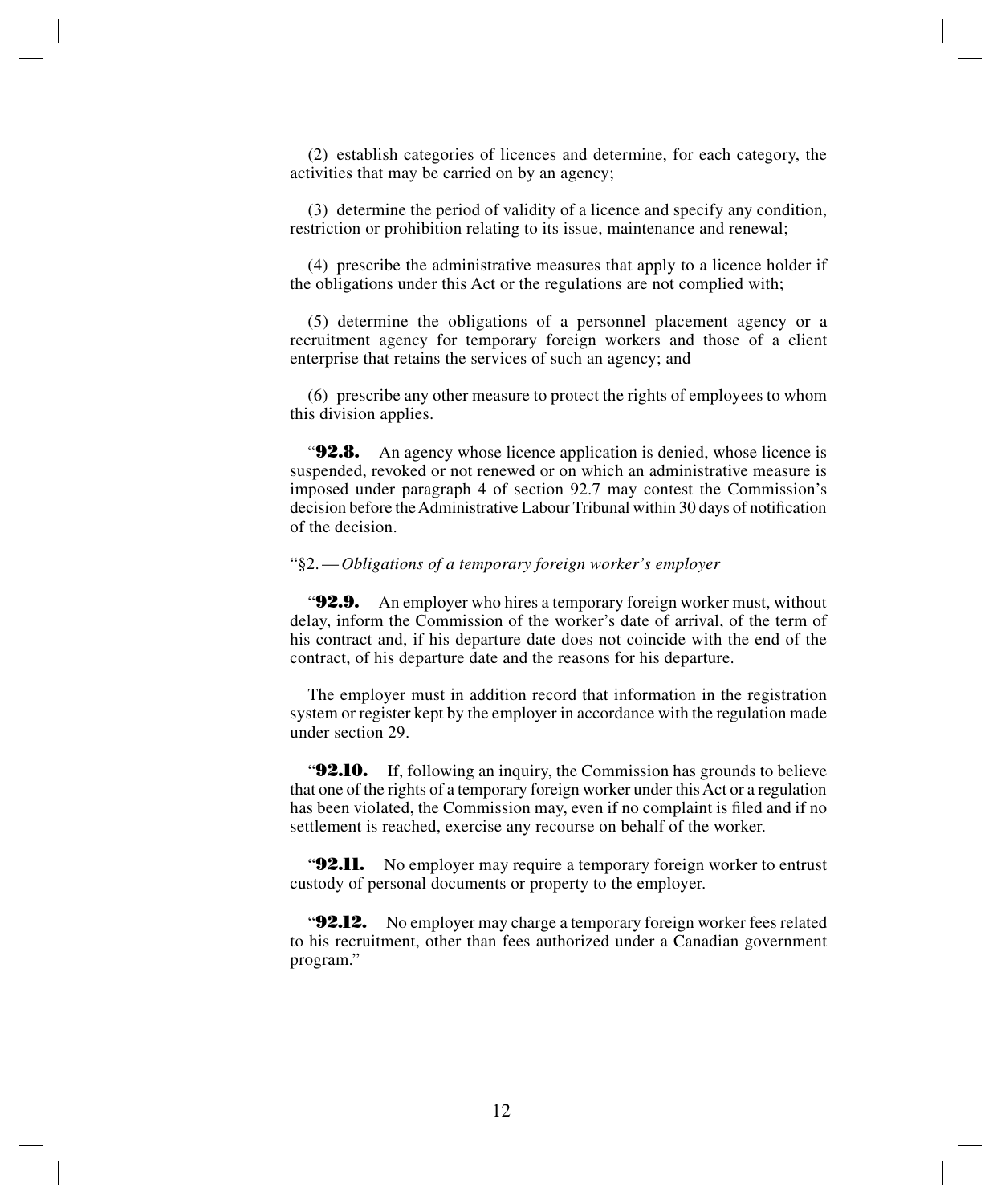#### **38.** Section 95 of the Act is amended

- (1) by replacing "responsible jointly and severally" by "solidarily liable";
- (2) by adding the following paragraph at the end:

"A personnel placement agency and a client enterprise that, within the framework of a contract with the agency, uses an employee's services are solidarily liable for the pecuniary obligations fixed by this Act or the regulations."

**39.** The Act is amended by inserting the following division after section 121:

## "**DIVISION I.1**

#### "RECOURSE AGAINST CERTAIN DIFFERENCES IN TREATMENT

**121.1.** An employee who believes he has been the victim of a distinction referred to in the third paragraph of section 87.1 may file a complaint in writing with the Commission. Such a complaint must be filed within 12 months of the distinction becoming known to the employee. It may also be filed, on behalf of an employee who consents to it in writing, by a non-profit organization dedicated to the defence of employees' rights.

If the complaint is filed within that time with the Administrative Labour Tribunal, failure to file the complaint with the Commission cannot be invoked against the complainant.

"**121.2.** If an employee is subject to a collective agreement or a decree, the complainant must then prove to the Commission that he has not exercised his recourses arising out of that agreement or decree, or that, having exercised them, he discontinued proceedings before a final decision was rendered.

"**121.3.** On receipt of a complaint, the Commission shall make an inquiry with due dispatch.

Sections 103 to 110 and 123.3 apply to the inquiry, with the necessary modifications.

"**121.4.** If the Commission refuses to take action following a complaint, the employee or, if applicable, the organization, with the employee's written consent, may, within 30 days of the Commission's decision under section 107 or 107.1, make a written request to the Commission for the referral of the complaint to the Administrative Labour Tribunal.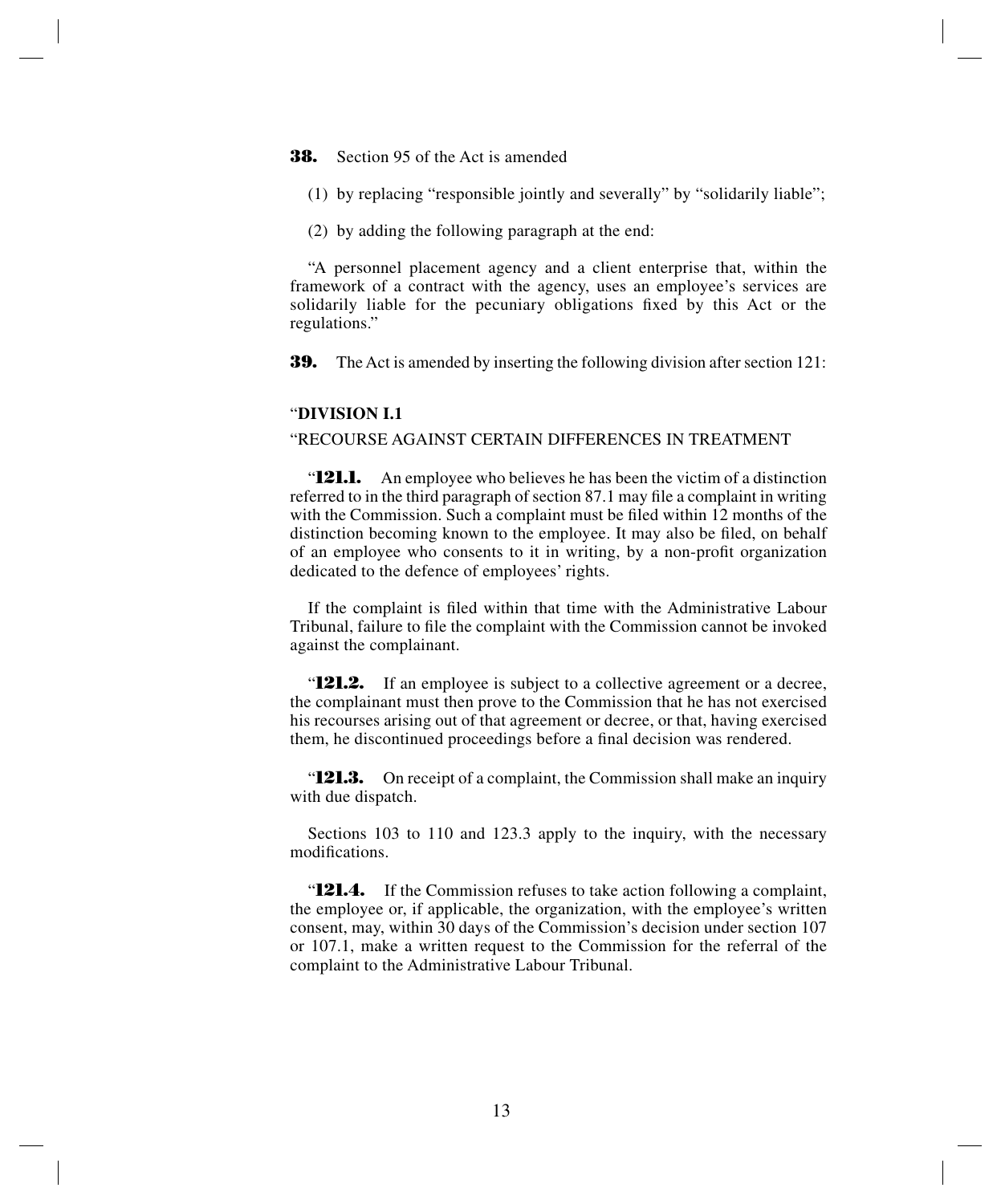"**121.5.** At the end of the inquiry, if no settlement is reached between the parties and the Commission agrees to pursue the complaint, it shall refer the complaint without delay to the Administrative Labour Tribunal.

"**121.6.** The Commission may represent an employee in a proceeding under this division before the Administrative Labour Tribunal.

"**121.7.** The provisions of the Act to establish the Administrative Labour Tribunal (chapter T-15.1) that pertain to the Administrative Labour Tribunal, its members, their decisions and the exercise of their jurisdiction and section 100.12 of the Labour Code (chapter C-27) apply, with the necessary modifications.

"**121.8.** If the Administrative Labour Tribunal considers that the employee has been the victim of a prohibited distinction, it may render any decision it believes fair and reasonable, taking into account all the circumstances of the matter, including

(1) order that the distinction no longer be made;

(2) order that an employee be made a member of a pension plan, or make other employee benefits applicable to the employee; and

(3) order the employer to pay the employee an indemnity for the loss resulting from the distinction."

**40.** Section 122 of the Act is amended by replacing "of the employee's spouse, father, mother, brother, sister or one of the employee's grandparents" in subparagraph 6 of the first paragraph by "of a relative within the meaning of section 79.6.1 or a person for whom the employee acts as a caregiver".

**41.** Section 123.6 of the Act is amended by adding the following paragraph at the end:

"With the employee's consent, the Commission shall send to the Commission des droits de la personne et des droits de la jeunesse, under the terms of an agreement entered into by those organizations and approved by the Minister, any complaint that concerns discriminatory behaviour filed in accordance with this division. The agreement must also stipulate cooperative arrangements between those two organizations, in particular to ensure any delay in sending the complaint is not prejudicial to the employee."

**42.** Section 123.7 of the Act is amended by replacing "90 days" by "two years".

**43.** Section 123.8 of the Act is amended by inserting "and 123.3" after "103 to 110" in the second paragraph.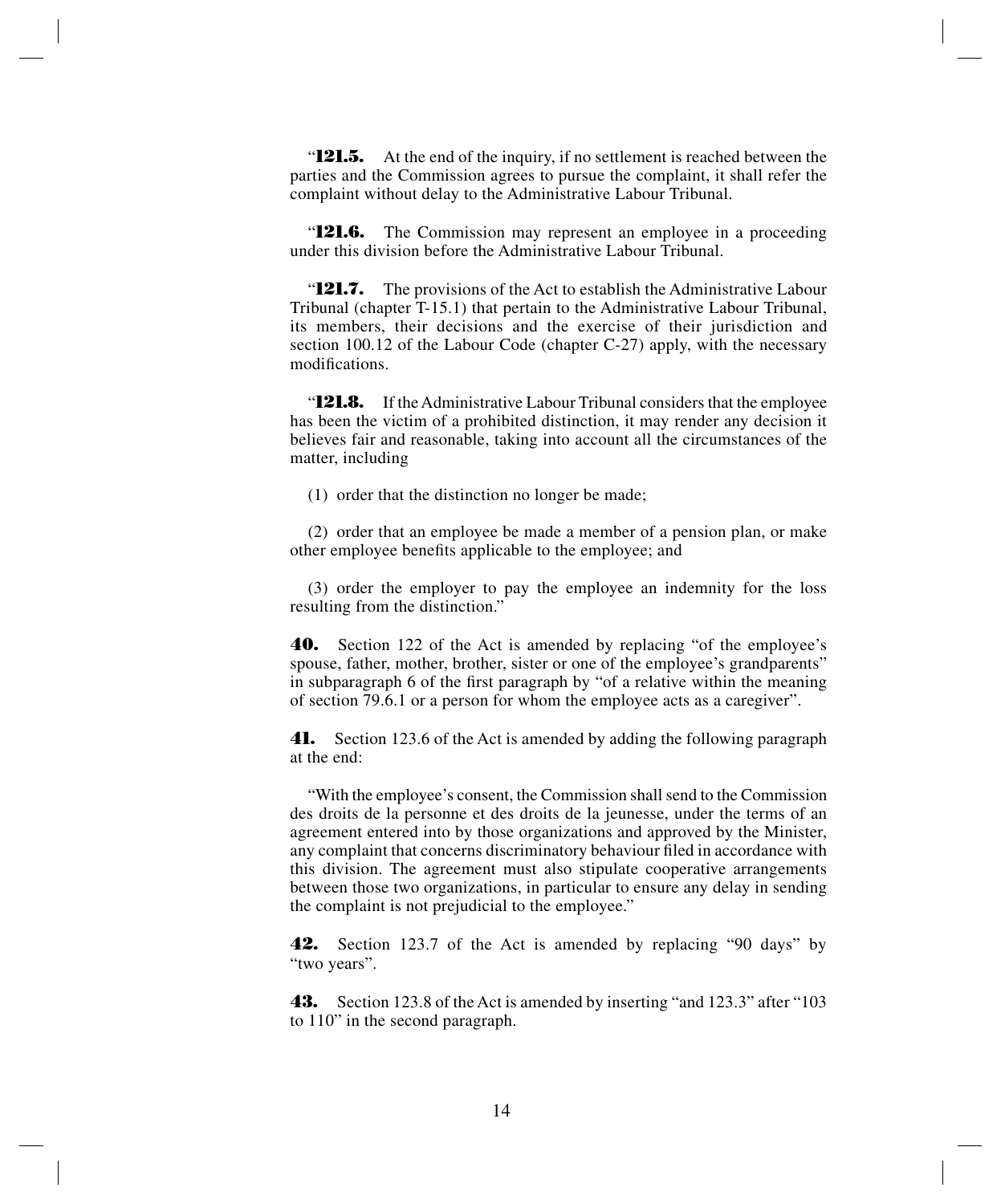**44.** Section 123.10 of the Act is amended by adding the following paragraph at the end:

"The third paragraph of section 123.3 applies to the mediation provided for in the first paragraph."

**45.** Section 123.15 of the Act is amended by inserting "the discriminatory nature of the behaviour, such as" after ", including" in the introductory clause.

**46.** Section 140 of the Act is amended by replacing "Every employer" in the introductory clause by "Every person".

**47.** The Act is amended by inserting the following section after section 140:

"**140.1.** Every person who contravenes section 92.5 or 92.6 is guilty of an offence and is liable to a fine of \$600 to \$6,000 and, for any subsequent conviction, to a fine of \$1,200 to \$12,000."

**48.** Section 141 of the Act is amended by replacing "139 and 140" by "139 to 140.1".

**49.** Section 142 of the Act is replaced by the following section:

"**142.** If a legal person or a representative, mandatary or employee of a legal person, partnership or association without legal personality commits an offence under this Act or its regulations, the directors or officers of the legal person, partnership or association without legal personality are presumed to have committed the offence unless it is established that they exercised due diligence, taking all necessary precautions to prevent the offence.

For the purposes of this section, in the case of a partnership, all partners, except special partners, are presumed to be directors of the partnership unless there is evidence to the contrary appointing one or more of them, or a third person, to manage the affairs of the partnership."

**50.** The Act is amended by inserting the following section after section 169:

"**169.1** The Minister shall, every seven years, report to the Government on the carrying out of this Act.

The report is tabled by the Minister in the National Assembly within the next 30 days or, if the Assembly is not sitting, within 30 days of resumption. The competent committee of the National Assembly shall examine the report."